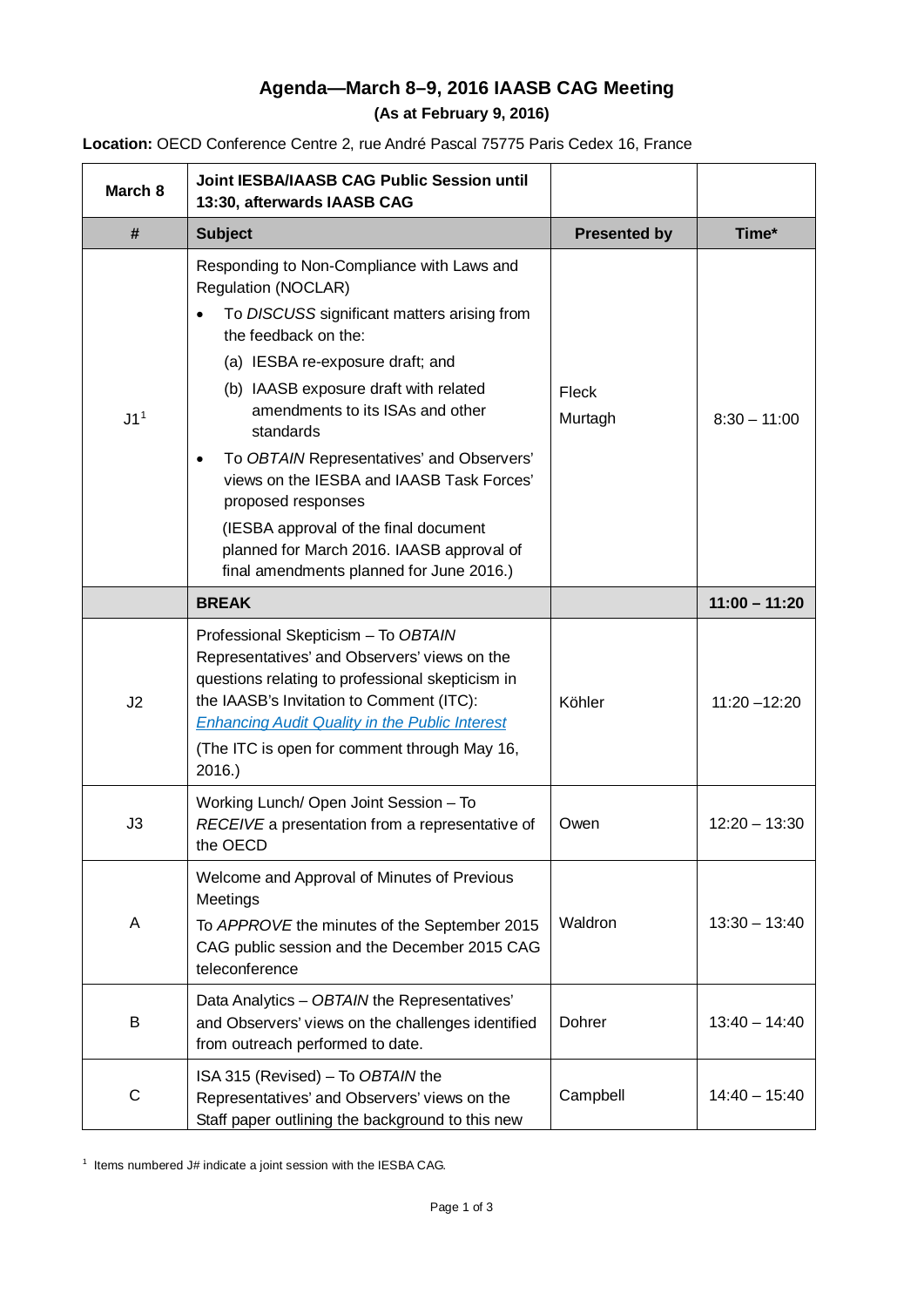|   | project and issues expected to be addressed,<br>including interactions with other IAASB projects                                                                                                                                                    |         |                 |
|---|-----------------------------------------------------------------------------------------------------------------------------------------------------------------------------------------------------------------------------------------------------|---------|-----------------|
|   | Coffee                                                                                                                                                                                                                                              |         | $15:40 - 16:00$ |
| D | Work Plan for 2017-2018 - To OBTAIN<br>Representatives' and Observers' views matters<br>affecting the Work Plan for 2017-2018                                                                                                                       | Healy   | $16:00 - 16:30$ |
| E | Open Session - To RECEIVE a presentation<br>from the International Forum of Independent<br><b>Audit Regulators</b>                                                                                                                                  | Doblado | $16:30 - 17:20$ |
| F | Auditor Reporting - ISA 800 series<br>To REPORT BACK on the final changes to the<br>ISA 800 series (Final changes to ISA 800 and 805<br>were issued in January 2016 and final changes to<br>ISA 810 were approved by the IAASB in<br>December 2015) | Köhler  | $17:20 - 17:30$ |
| G | Private session <sup>2</sup>                                                                                                                                                                                                                        |         | $17:30 - 18:00$ |

| March 9 |                                                                                                                                                                                                                                                                                                                |                   |                 |
|---------|----------------------------------------------------------------------------------------------------------------------------------------------------------------------------------------------------------------------------------------------------------------------------------------------------------------|-------------------|-----------------|
| H       | Closed session <sup>3</sup>                                                                                                                                                                                                                                                                                    |                   | $9:00 - 9:30$   |
|         | ISA 540 - Accounting Estimates<br>To REPORT BACK on the September 2015<br>$\bullet$<br>and December 2015 meetings; and<br>To OBTAIN Representatives' and<br>$\bullet$<br>Observers' views on issues identified<br>related to ISA 540                                                                           | Sharko            | $9:30 - 10:45$  |
|         | <b>Coffee</b>                                                                                                                                                                                                                                                                                                  |                   | $10:45 - 11:05$ |
|         | ISA 540 - Continued                                                                                                                                                                                                                                                                                            | Sharko            | $11:05 - 12:20$ |
|         | Lunch                                                                                                                                                                                                                                                                                                          |                   | $12:20 - 13:20$ |
| K       | Overview of topics to be addressed in the<br>breakout session<br>Integrated Reporting - To RECEIVE an<br>update on the status of the project and<br>REPORT BACK on the September 2015<br>meeting<br>Agreed-upon Procedures - To RECEIVE an<br>update on the status of the project and the<br>issues identified | Kelsall<br>Salole | $13:20 - 13:40$ |

<span id="page-1-0"></span><sup>2</sup> Representatives of the CAG Member Organizations and PIOB only

<span id="page-1-1"></span><sup>3</sup> No members of the public permitted.